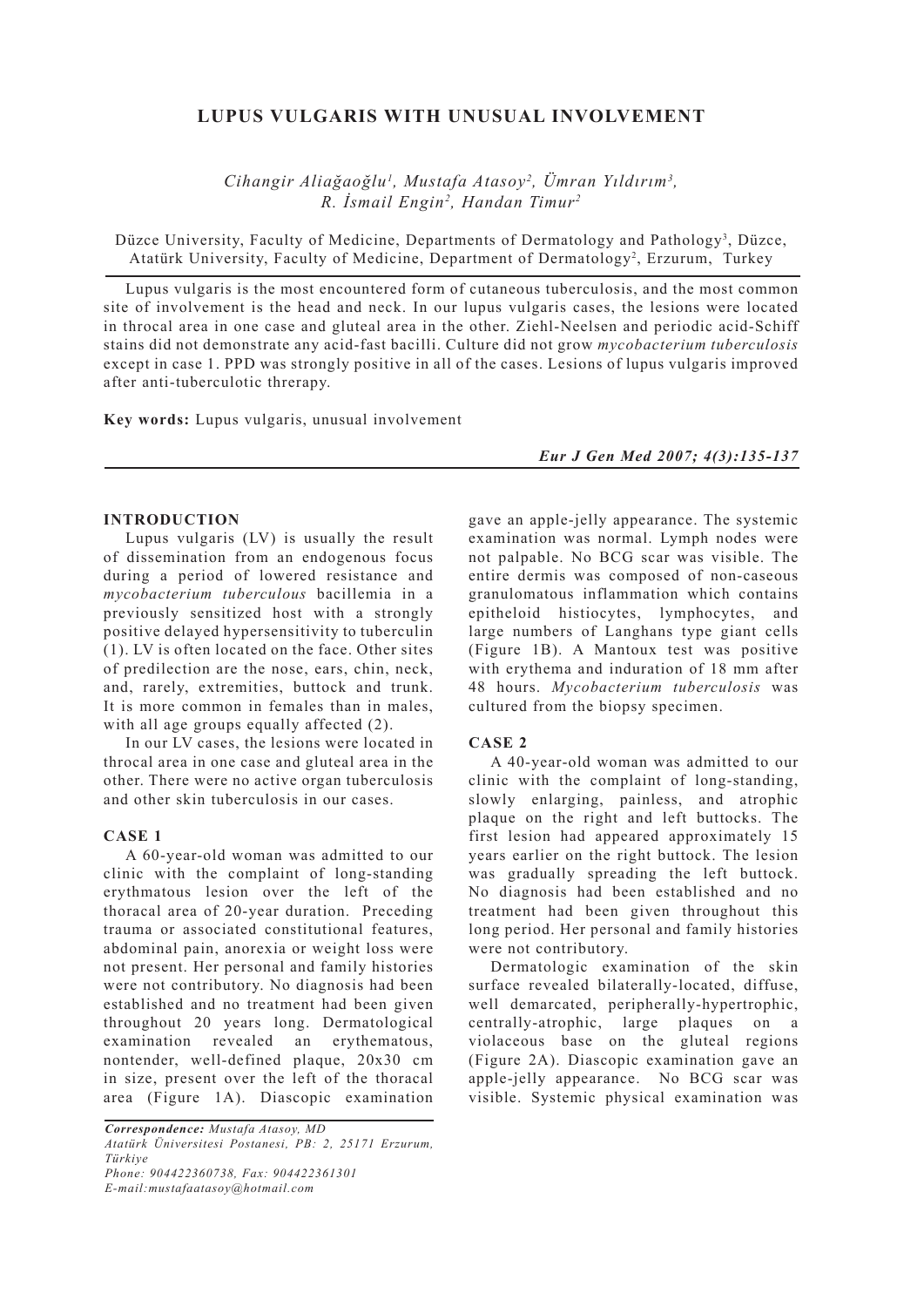



**Figure 1. (A) An erythematous, well-defined plaque over the left throcal area and (B) A dermal granulomatous inflammation consisting of lymphocytes, epithelioid and Langhans' giant cells (H&Ex4)**

normal. Lymph nodes were not palpable. An incisional biopsy specimen of the plaques showed a dermal granulomatous inflammation consisting of lymphocytes and epithelioid cells. However, no caseation necrosis was present (Figure 2B). A Mantoux test was positive with erythema and induration of 20 mm after 48 hours.

In all cases, sputum, stool and urine cultures were negative. Laboratory tests showed a normal blood count. VDRL and HIV tests were negative. Fungal and standard bacterial cultures from the skin biopsy were negative. Ziehl-Neelsen and periodic acid-Schiff stains did not demonstrate any acidfast bacilli. Chest radiography and abdominal ultrasound did not show any pathologic finding. Underlying bone and joint disease was excluded by scintigraphy. In addition to these findings, the chest radiography showed right apical calcifications which were considered to be residues of past pulmonary tuberculosis in case 2.

The patients were treated with four drugs therapy consisting of pyrazinamide (25mg/



**Figure 2. (A) Bilaterally-located, well demarcated, peripherally-hypertrophic, centrally-atrophic, large plaques on the gluteal regions and (B) Non-caseating granulomatous reaction in the dermis (H&Ex4)**

kg), isoniazid (5mg/kg), rifampin (10mg/ kg) and ethambutol (15mg/kg) daily for two months, followed by dual therapy with isoniasid and rifampin for six months. Their cutaneous lesions significantly regressed by leaving hypertrophic and atrophic scars after treatment respectively.

## **DISCUSSION**

LV is characterized by macule or papule, with a brownish-red colour and soft consistency that form larger plaques by peripheral enlargement and coalescence. If untreated, LV course may continue many years and lead to significant impairment of function and disfiguration. Common areas of LV are the face, ears and neck and may heal with scarring (3). In Europe over 80% of lesions are on the head and neck, particularly on the nose and cheek (4). In Turkey, for example, localization of LV lesions on the face is 62% (5). Cutaneous tuberculosis was scarcely seen on extremities, buttock, and trunk (6,7). The spread is mostly hematogenous or lymphatic. The contagious spread is also seen particularly